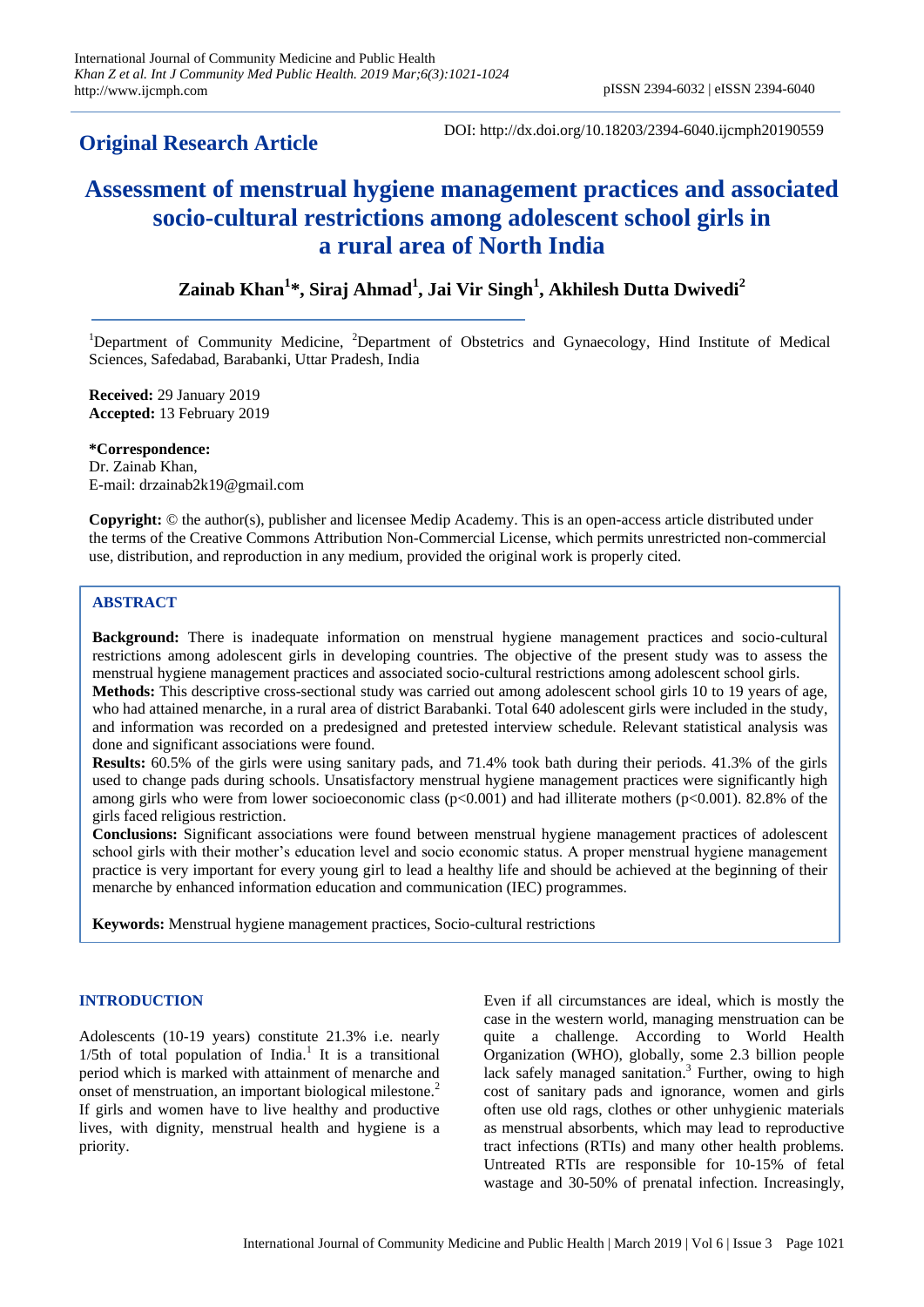RTIs are also linked with the incidence of cervical cancer, HIV/AIDS, infertility, ectopic pregnancy and a myriad of other symptoms.<sup>4</sup>

In India, there are some 113 million adolescent girls who are vulnerable at the onset of menarche and face significant barriers to a comfortable and dignified experience with menstrual hygiene management.<sup>5</sup>

In view of the above facts, this study was undertaken to assess the menstrual hygiene management practices and the associated socio-cultural restrictions faced during menstruation among adolescent school girls in a rural area of district Barabanki.

#### **METHODS**

This descriptive cross-sectional study was carried among 640 adolescent school girls of 10 to 19 years of age, in a rural area of district Barabanki. The study was carried from July 2017 to November 2018. The principals of the concerned schools as well as parents of girls were explained about the purpose of study and were reassured about the confidentiality of the data. Informed consent was obtained from each participant and their parents in case of minors prior to interview. School girls who had attained menarche, were present in school during the days of survey, and gave their consent were included in study. Ethical clearance for this study was obtained from the institutional ethics committee.

Data was collected using a pre-designed and pre-tested questionnaire. For the assessment of menstrual hygiene management practices a scoring system was adopted similar to the methodology used by Das et al, and Mahajan et al, in their respective studies.<sup>6,7</sup> A score of 1 was given for correct answers, whereas, a score of 0 was given for incorrect answers/no answers each for the seven questions related to menstrual hygiene management practice. Those students who were scoring 0–3 score were considered having unsatisfactory practices, while those scoring 4–7 were considered having satisfactory practices. Further, data regarding parent's educational status and their income was obtained from school records. Modified B.G. Prasad's socio-economic classification (SES) was used to classify socio- economic status of the students.<sup>8</sup>

#### *Data analysis*

Analysis of data was done on computer using SPSS software version 21. Descriptive statistics was reported by frequencies and percentages. Binary logistic regression analysis was applied to calculate odds ratio and to find significant associations between socio demographic characteristics and menstrual hygiene management practices. A  $p<0.05$  was considered as statistically significant.

#### **RESULTS**

In the present study, out of 640 girls, 387 (60.5%) were using sanitary pads, 627 (98.0%) were washing their hands after changing pads and 457 (71.4%) were regularly bathing during menstruation. However, only 146 (22.8%) were washing their genitals before changing pads. When interviewed about method of pad disposal, 586 (91.6%) were disposing used pads in concealed manner at home. Out of 264 (41.2%) girls who were changing pads in school, 193 (73.1%) were disposing them in concealed manner (Table 1).

# **Table 1: Distribution of adolescent school girls according to their menstrual hygiene management practices (N=640).**

| <b>Menstrual hygiene management</b>                               |                     |                  | $\frac{0}{0}$ |
|-------------------------------------------------------------------|---------------------|------------------|---------------|
| <b>practices</b>                                                  |                     | <b>Frequency</b> |               |
| Type of                                                           | Sanitary pads       | 387              | 60.5          |
| absorbent used                                                    | Cloths              | 253              | 39.5          |
| <b>Practice of</b><br>washing<br>genitals before<br>washing hands | Present             | 146              | 22.8          |
|                                                                   | Absent              | 494              | 77.2          |
| <b>Practice of</b><br>washing hands<br>after changing<br>pads     | Present             | 627              | 98.0          |
|                                                                   | Absent              | 13               | 2.0           |
| <b>Regular bathing</b><br>during                                  | Present             | 457              | 71.4          |
| menstruation                                                      | Absent              | 183              | 28.6          |
| <b>Method of pad</b><br>disposal at<br>home                       | Concealed<br>manner | 586              | 91.6          |
|                                                                   | Open<br>disposal    | 54               | 8.4           |
| <b>Practice of</b><br>changing pads<br>in school                  | Present             | 264              | 41.2          |
|                                                                   | Absent              | 376              | 58.8          |
| *Method of pad<br>disposal at<br>school (n)                       | Concealed<br>manner | 193              | 73.1          |
|                                                                   | Open<br>disposal    | 71               | 26.9          |

\*n=264 (girls changing pads at school).

Out of total 640 girls, 210 (32.8%) girls were having unsatisfactory practices, while 430 (67.2%) girls were having satisfactory practice of menstrual hygiene management (Figure 1).

The risk of having unsatisfactory menstrual hygiene management practices was found to be 3.19 times more in girls of lower and lower middle socio economic class as compared to upper, upper middle and middle socio economic class girls. Also, the risk of unsatisfactory menstrual hygiene management practices was 3.26 times more in girls whose mothers were illiterate as compared to those whose mothers were literate (Table 2).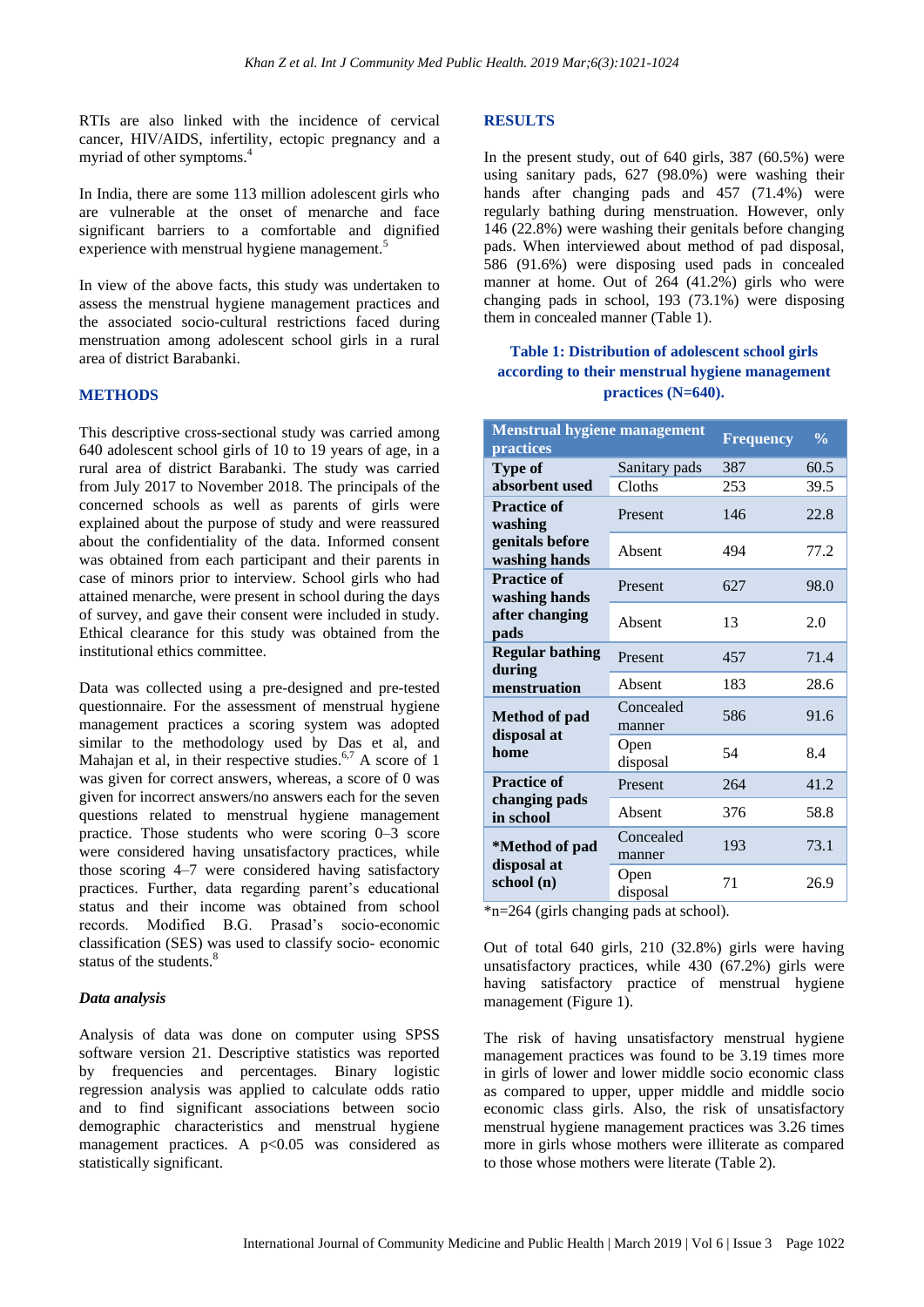The most common restrictions faced by menstruating girls were religious restrictions by 82.8% of girls,

followed by restrictions on food, by 45.5% of girls (Figure 2).

# **Table 2: Association between socio demographic characteristics and menstrual hygiene management practices among adolescent school girls (N=640).**

| Socio demographic characteristics |                                                   | <b>Menstrual hygiene management</b><br><b>practices</b> |                                 | *Odds ratio (95% CI)         |
|-----------------------------------|---------------------------------------------------|---------------------------------------------------------|---------------------------------|------------------------------|
|                                   |                                                   | Unsatisfactory<br>Practices (n %)                       | Satisfactory<br>Practices (n %) | P value                      |
| #Socio economic<br>status         | Lower middle and lower class<br>$(n=228)$         | 113(49.6)                                               | 115 (50.4)                      | $3.19(2.25-4.50)$<br>p<0.001 |
|                                   | Upper, upper middle and middle<br>class $(n=412)$ | 97(23.5)                                                | 315 (76.5)                      | Reference                    |
| Mother's<br><b>Education</b>      | Illiterate $(n=267)$                              | 128 (47.9)                                              | 139(52.1)                       | $3.26(2.31-4.60)$<br>p<0.001 |
|                                   | Literate $(n=373)$                                | 82(22.0)                                                | 291 (78.0)                      | Reference                    |

\*Binary logistic regression analysis, CI=Confidence interval, n=number, %=percentage, row percentages within square brackets (), #Modified B.G. Prasad's classification, 2017.



# **Figure 1: Distribution of adolescent school girls according to their menstrual hygiene management practices (N=640).**



# **Figure 2: Distribution of adolescent school girls according to restrictions faced during menstruation (N=640), multiple responses.**

#### **DISCUSSION**

The present study highlighted significant association between menstrual hygiene management practices with mother's educational status. Our this finding is corroborated by results of another study done by Bachloo et al, who found significant association between educational status of mothers of adolescent girls and absorbent material used during menstruation.<sup>9</sup>

Girls with better socio-economic status have used sanitary pads than cloth piece. Statistically significant association was observed between socio economic status of adolescent girls and absorbent material used during menstruation. Similarly studies done by Santina et al, 2013 and Kansal et al, reported significant association between menstrual hygiene practices with family monthly income.<sup>10,11</sup>

In the present study religious restrictions were most common restrictions that were faced by 82.8% of girls during their menstruation. Our finding is in agreement with studies done by Palak et al, 2017 and Tundia et al, 2018 who have reported that religious restrictions were present in 91.59% and 88.3% of the menstruating girls respectively.<sup>12,13</sup> However, in contrast to our finding a study done by Alam et al, showed that only 51% of the menstruating girls were not allowed to perform religious activities.<sup>14</sup>

#### **CONCLUSION**

In the present study significant associations were found between menstrual hygiene management practices of respondents with their mother's education level and socio economic status. The risk of having unsatisfactory menstrual hygiene management practices was higher in girls whose mothers were illiterate and in girls of low socio economic status. Religious restrictions were most common restrictions faced by menstruating girls.